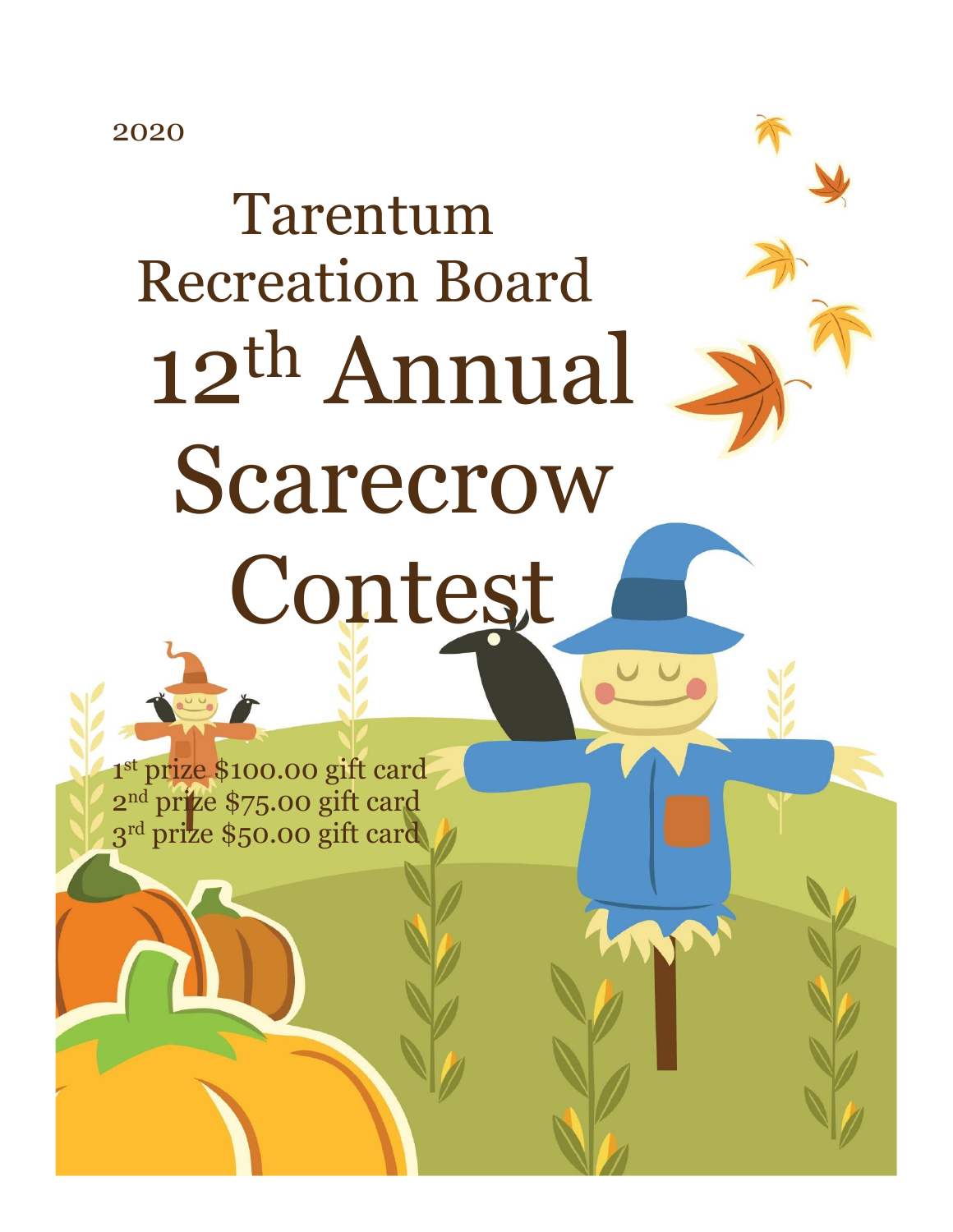**Please fill out to enter Name\_\_\_\_\_\_\_\_\_\_\_\_\_\_\_\_\_\_\_\_\_\_\_\_\_\_\_\_ Address\_\_\_\_\_\_\_\_\_\_\_\_\_\_\_\_\_\_\_\_\_\_\_\_\_\_ E-Mail\_\_\_\_\_\_\_\_\_\_\_\_\_\_\_\_\_\_\_\_\_\_\_\_\_\_\_ Phone Send to: Carrie Fox /Tarentum Recreation Board 318 2nd Ave. Tarentum Pa 15084 724-448-1470 [carriefox170@gmail.com](mailto:carriefox170@gmail.com) I Read and understand all the contest rules**  $Sign$ **Date\_\_\_\_\_\_\_\_\_\_\_\_\_\_\_\_\_\_**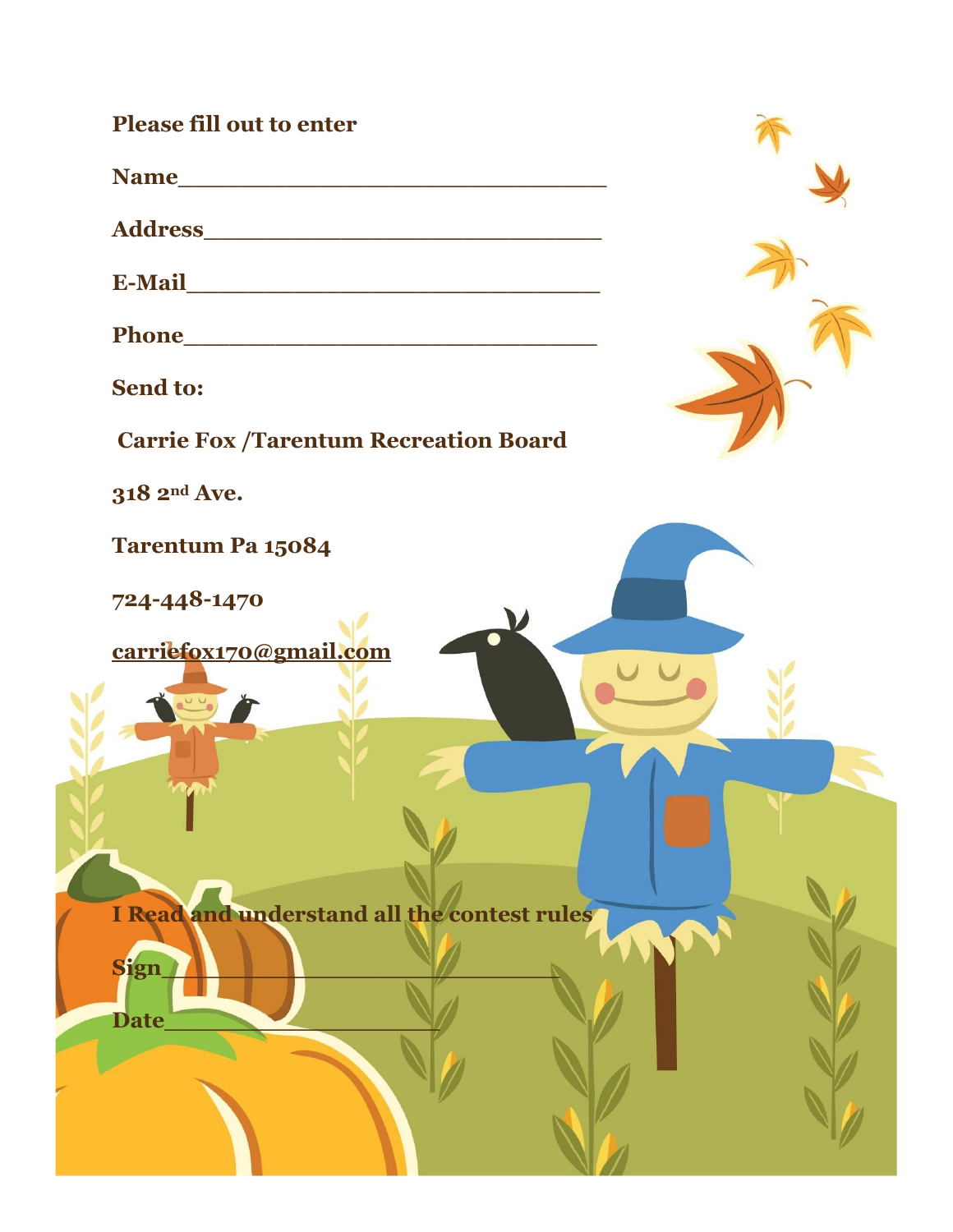## **Tarentum Recreation Board presents the 12th Annual Scarecrow Contest**

**Eligibility- Our Scarecrow contest is open to all ages!**

**~Scarecrows must be placed on the light poles along Corbet Street and Sixth Avenue in Tarentum. Scarecrows must be attached with only rope nothing that will damage the light pole. You will be responsible.**

**~Please keep the sidewalk free and clear**

**~Please call after the scarecrow is placed or Snap a picture & text to 724-448-1470**

**Size:**

**The minimum size is 4 ft. tall the**

**maximum is 7 ft. tall.** 

Scare rows and props should fit in a 3ft. **long area.** 

**Set up:**

**October 15th – October 29th. Scarecrow must be hanging on the 29th to be judged.** 

**Clean up/Pick up:**

**By Nov 7th ,2020 if you fail to follow the guidelines your scarecrow will be disposed of.**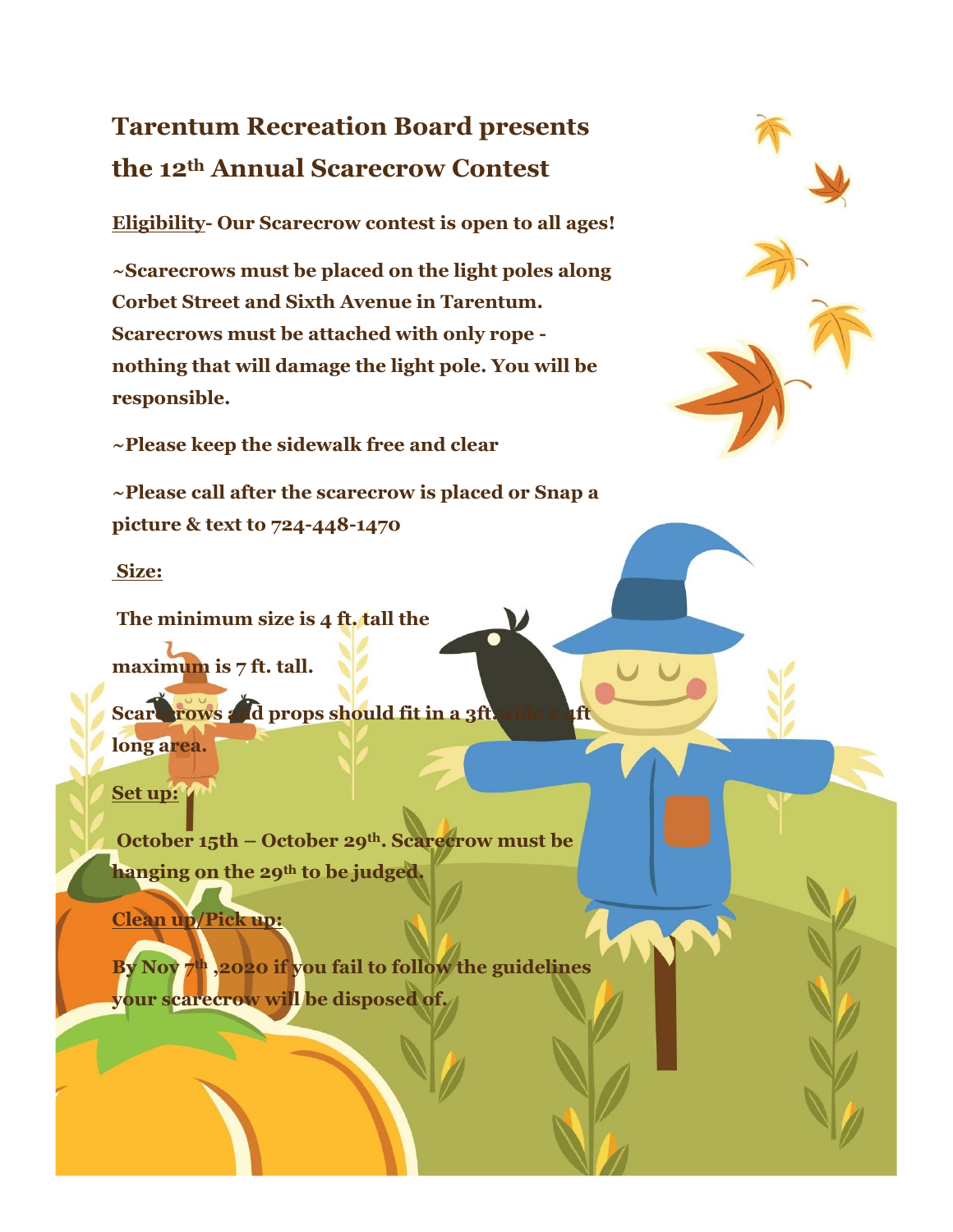**The Scarecrows should whimsical, humorous, mischievous and loveable but not** *frightening***.** *Scary monsters, bloody and gruesome entries will be disqualified.*

## **Here are a few suggestions:**

**Traditional – most likely a scarecrow, Typical farm style made from old clothing, burlap, jeans straw hat, aprons, raffia, straw and etc.** 

**Whimsical- fairytale, humorous, fantasy, celebrity, & etc. Design your own copy a character, animal or let your imagination run wild.**



*Tarentum Rec Board reserves the right to judge the scarecrows at their own discretion. The Tarentum Recreation Board is not Responsible for stolen or damaged scarecrows. Scarecrows will be photographed.*